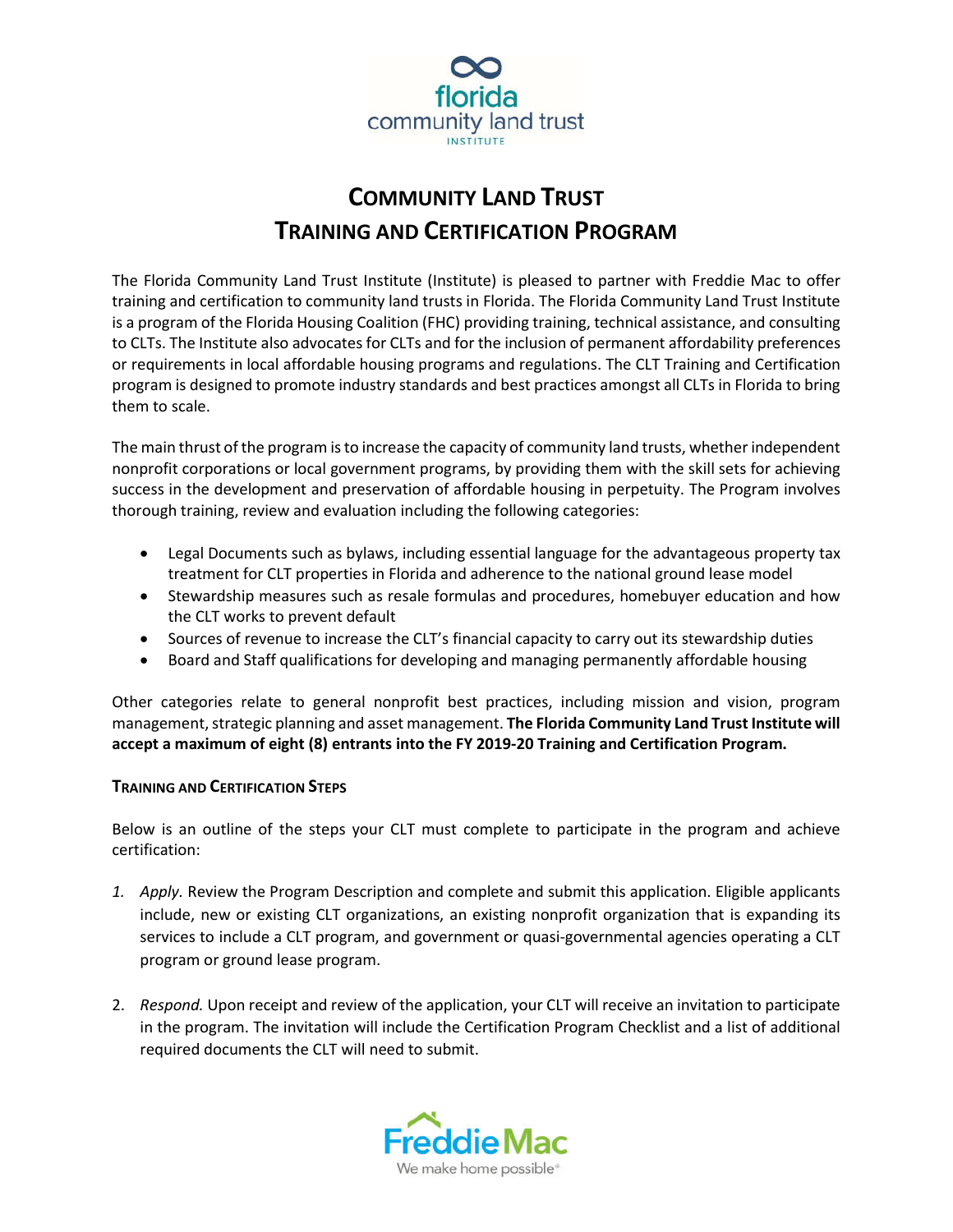

Upon receipt of the required documents and program fee, Institute staff will notify your CLT that it has been selected to participate in the Training and Certification Program and schedule a date for onsite training. Prior to the training, the Institute will evaluate the CLT based on the answers to the checklist questions and documentation received for adherence to best practices. Additional information needed to verify checklist items may be requested prior to the on-site training.

*3. Learn.* Institute staff will spend a day and a half with you. The first day will consist entirely of on-site training with your CLT covering all the best practices and certification requirements and conclude with a self-evaluation. We encourage attendance by your entire staff. **Attendance by the Executive Director and senior staff is required for this training.** 

The following day, Institute staff will meet with the Executive Director and key CLT staff to review the self-evaluation and the Institute's scoring of the CLT according to the criteria outlined in Chapters 2 and 3 of the Program Description. If the CLT has met the minimum requirements for certification, a certificate is issued, and we will discuss recommendations to improve operations and increase capacity. If the minimum requirements of certification are not met, together we will discuss plans for additional technical assistance or follow up as may be needed to obtain certification. Additionally, if able to coordinate, we will schedule a tour of selected CLT properties. This meeting and tour together should take no more than half a day.

4. *Follow up.* Following the on-site training visit, we will provide additional technical assistance in accordance with the plan discussed at the end of the on-site training. Once we determine that the requirements of certification are met, we will issue a certificate.

Ideally, items 1, 2 and 3 above will be completed within 120 days. However, the pace through which the entire process is completed, including follow up, is highly dependent upon the community land trust's ability to submit information in a timely manner and coordinate the initial on-site training.

#### **PROGRAM FEE**

A \$500 program fee is due upon invitation to participate in the program (Step 2). Payments must be made by check payable to The Florida Housing Coalition and mailed to 1367 E. Lafayette Street, Suite C, Tallahassee, FL 32301 ATTN: CLT Certification and Training Program. (Please note, the fee covers in part the cost of the program, the remainder being grant funded for 2019-2020.)

For further consideration for this program, **please complete the attached application and submit to Kimberly Spence at spence@flhousing.org. Applications will be accepted through October 31, 2019.** In addition to the application, you may be asked follow-up questions via email or by phone interview prior to receiving an invitation to the program. Should you have any questions, please contact Kimberly Spence at the email or by telephone at (239) 218-5008.

# **WE LOOK FORWARD TO RECEIVING YOUR APPLICATION**

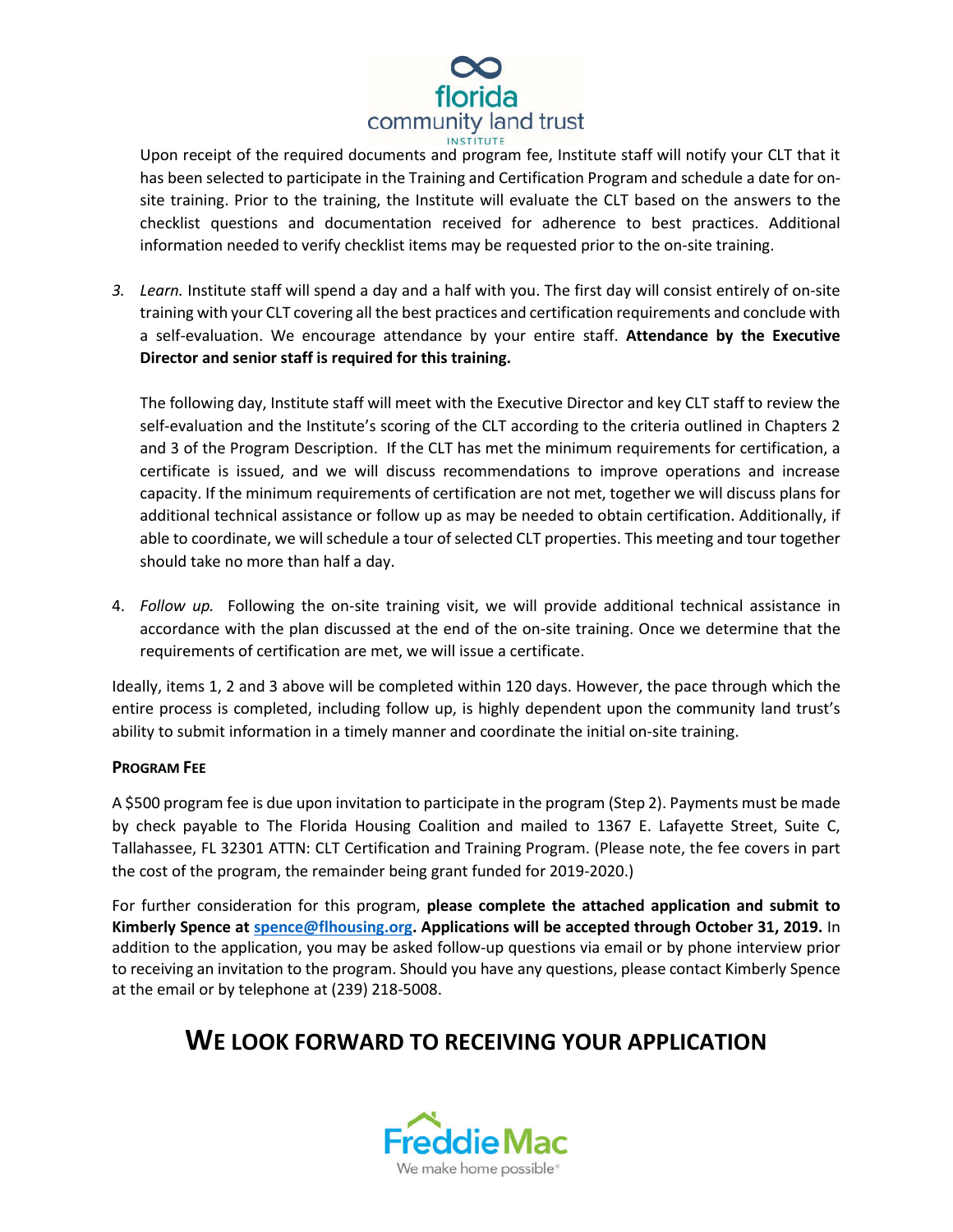

# **COMMUNITY LAND TRUST TRAINING AND CERTIFICATION PROGRAM NEW ENTRANT APPLICATION FORM**

**Instructions**: Please complete the application in its entirety. Responses in the Nonprofit Description section should be kept to 150 words or less. Additional documents, such as brochures, marketing materials, program reports or other documents may be submitted but are not necessary to support your responses. Applications will be deemed complete once it is determined all responses are adequate and all required attachments are received. Applications should be submitted electronically to Spence@flhousing.org. You will receive an email confirming receipt.

## **GENERAL APPLICANT INFORMATION:**

NAME OF APPLICANT ORGANIZATION: Tallahassee Lenders' Consortium

MAIN OFFICE STREET ADDRESS: 224 Office Plaza Drive

CITY: Tallahassee STATE: FL STATE: FL STATE: FL ZIP: 32301

MAIN OFFICE PHONE NUMBER: (850) 222-6609

NAME OF PERSON COMPLETING APPLICATION: Bobby Tedder

PHONE NUMBER: ext. 110 EMAIL ADDRESS: btedder@tallahasseelenders.org

NAME OF MAIN CONTACT PERSON DURING PROGRAM PARTICIPATION (IF DIFFERENT FROM ABOVE):

PHONE NUMBER: EMAIL ADDRESS:

IS THE APPLICANT ORGANIZATION A LOCAL GOVERNMENT? No.

## **ORGANIZATION DESCRIPTION (PLEASE LIMIT RESPONSES TO 150 WORDS):**

1. STATE THE MISSION OF YOUR ORGANIZATION AS DESCRIBED IN ORGANIZATIONAL DOCUMENTS (PARAPHRASE IF NECESSARY):

Tallahassee Lenders' Consortium's mission is to provide client- focused comprehensive housing services and to promote and engage in resident-driven neighborhood revitalization. The primary purpose for which this corporation is formed is to operate for the advancement of affordable housing, including, but not limited to the operation of a community land trust program to provide

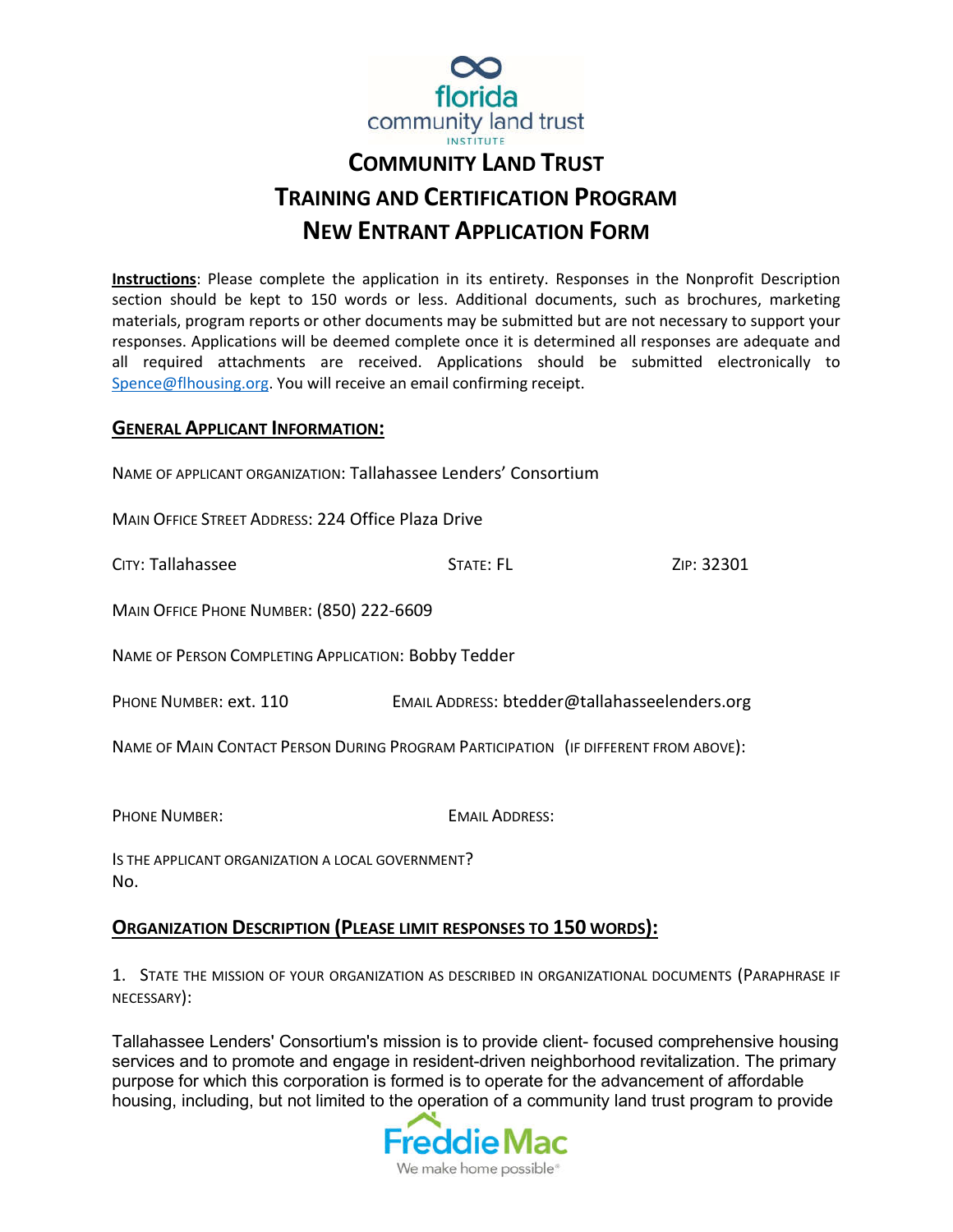

affordable housing in perpetuity and for charitable purposes, by the distribution of its funds for such purposes, and particularly for development of financing resources to support affordable housing and to exercise all the powers conferred by law upon corporations not-for-profit.

2. DESCRIBE THE HISTORY OF YOUR ORGANIZATION (INCLUDE THE YEAR IT WAS ESTABLISHED):

Tallahassee Lenders' Consortium, Inc. (TLC), a 501(c) 3 nonprofit, was founded in November 1993 by ten local financial institutions and the City of Tallahassee to provide a new affordable mortgage loan product to low- to moderate- income homebuyers. TLC currently administers the down payment assistance programs for the City and Leon County; our member lenders provide long-term fixed rate permanent mortgages.

TLC became a HUD-approved Housing Counseling Agency in 1998, joined the NeighborWorks America network in 2011 and was recognized as a NeighborWorks Homeownership Center in 2013.

TLC's portfolio of services has evolved over the years to include HUD-certified comprehensive homebuyer education, consumer credit and budget counseling, post homeownership education classes and "deep subsidy" loans. TLC activated its single-family development program four years ago and has since expanded into multi-family development.

TLC was named the Community Land Trust for the City of Tallahassee and Leon County earlier this year (2019).

- 3. LIST ALL COMMUNITIES YOUR ORGANIZATION CURRENTLY WORKS IN AND/OR PLANS TO WORK IN:
	- Frenchtown
	- **Greater Bond**
	- **South City**
	- **Providence**
	- **Greater Apalachee Ridge Estates**
	- **Silver Ridge**
	- Woodside
	- **Griffin Heights**
	- **Wilson Green**
	- **The Villages of Wilson Green**

Tallahassee Lenders' Consortium currently works in the low- and moderate income communities throughout the City of Tallahassee.

In addition to (1) executing our Single-Family Acquisition/Rehab and Owner/Occupied Rehab programs; and (2) providing our comprehensive housing services to residents, TLC also partners with neighborhood associations for the aforementioned communities. Moreover, we facilitate opportunities via the Community Leadership Institute, a NeighborWorks America-sponsored training platform designed to

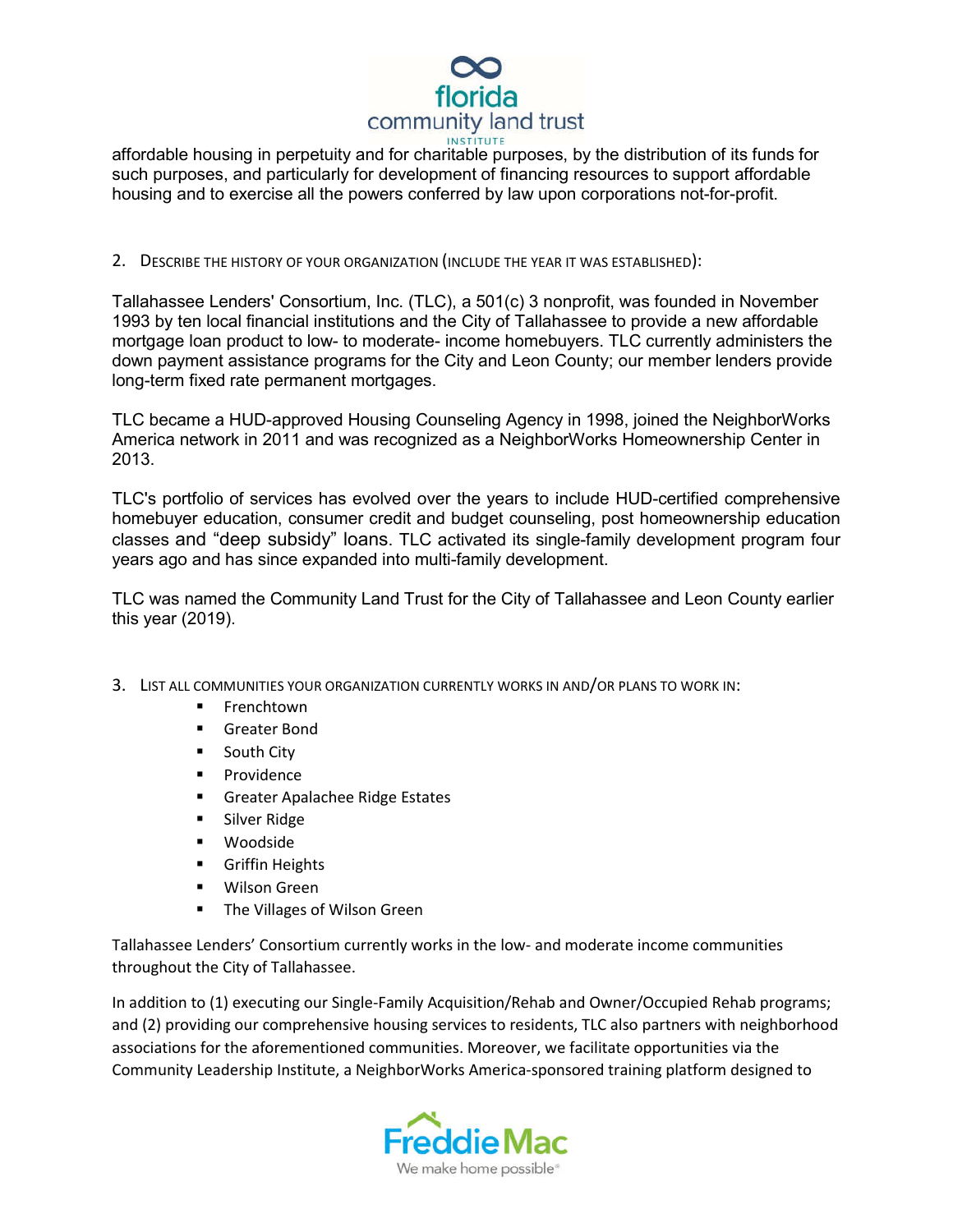

strengthen the voices and skills of community, resident and volunteer leaders as well as share best practices and solutions to their respective challenges.

Our first Multi-Family development project will be located within the Greater Frenchtown/Southside Community Redevelopment Area (CRA).

4. DESCRIBE YOUR ORGANIZATION'S EXPERIENCE WITH AFFORDABLE HOUSING DEVELOPMENT AND/OR ANY RELATED PROGRAMS, SUCH AS HOUSING COUNSELING AND EDUCATION (FOR DEVELOPMENTS, INCLUDE NAME, LOCATION, NUMBER OF UNITS AND TENURE):

#### **Housing Counseling and Education**

Since being established in 1993, Tallahassee Lenders' Consortium has been the leader in providing comprehensive home buyer education, pre-purchase counseling, and down payment and closing cost assistance to low- to moderate-income families of the City and County. TLC's range of programming also includes consumer credit and budget counseling, post-home ownership education classes, and "deep subsidy" loans. The above services are provided in Leon, Gadsden, and Wakulla counties.

#### **Affordable Housing Development**

TLC has completed Community Housing Development Organization (CHDO) developments in previous years (apprx 2005-2008) and has been an active CHDO since 2016. TLC has completed 4 CHDO contracts since then, totaling 14 completed affordable homeownership units (under 80% AMI). Additionally, we participate in the National Community Stabilization Trust program to help improve neighborhoods by purchasing, renovating, and selling foreclosed and distressed properties in Tallahassee and the surrounding areas. Many of these were CHDO homes, but we have produced 4 homes without the need for any subsidy.

## **Homes sold to 80% AMI Buyers (Previous fiscal years)**: **(14)**

- $\blacksquare$  2416 Dozier (\$95,000) Sold 6/30/2017
- 3507 Estates (\$93,000) Sold 3/31/2017
- $114$  Osceola (\$96,300) Sold 9/22/2017
- $\blacksquare$  825 Apache (\$95,000) Sold 5/15/2018
- 409 Perkins (\$120,000) Sold 7/3/2018
- 3396 Laura (\$75,000) Sold 7/13/2018
- 3021 Fairview (\$79,900) Sold 9/25/2018
- 2818 Pontiac (\$83,000) Sold 10/8/2018
- 3025 Mock (\$79,900) Sold 11/15/2018
- $1540$  Levy Avenue (\$38,900) Sold 4/30/2019

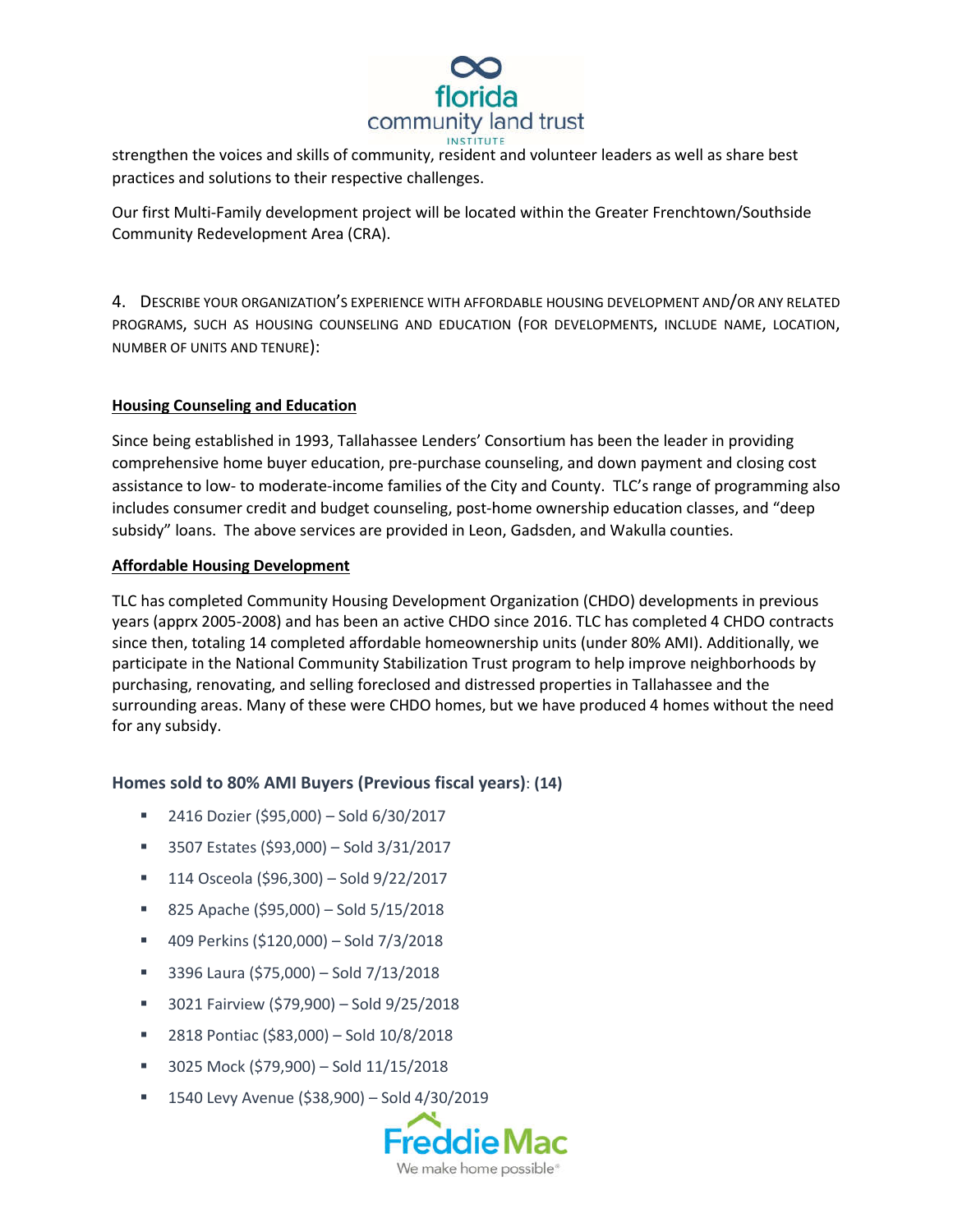

- 814 California (\$99,000) Sold 6/28/2019
- $\blacksquare$  302 Chastain (\$160,000) Sold 9/13/19 payment of \$920.86 (new const)
- 3197 Notre Dame (\$100,000) Sold 10/9/19
- **3013 Fairview Drive (\$59,000) Sold 11/25/15**

## **Homes Sold to those above 80% AMI (Including previous fiscal years)**: **(3)**

- $\blacksquare$  2414 Rosemary (\$149,000) Sold 8/24/16
- 1909 S Magnolia Drive (\$154,900) Sold 10/21/15
- $1605$  Raa Ave: (\$173,000) Sold 3/29/19

5. IN THE TABLE BELOW, DESCRIBE OR LIST ANY FUNDING OR OTHER RESOURCES YOUR ORGANIZATION HAS RECEIVED (THE PURPOSE OF THIS TABLE IS TO UNDERSTAND THE DIVERSITY OF FUNDING YOUR ORGANIZATION UTILIZES TO FUND ITS ACTIVITIES. PLEASE INCLUDE UP TO 60 MONTHS OF HISTORY, ADDING ROWS AS NECESSARY):

| <b>SOURCE (e.g. HOME, LIHTC,</b> | <b>AMOUNT and YEAR</b> | PURPOSE of FUNDING (e.g.            |  |
|----------------------------------|------------------------|-------------------------------------|--|
| etc.)                            |                        | "CONSTRUCT 5 SINGLE-FAMILY          |  |
|                                  |                        | <b>HOMES FOR SALE")</b>             |  |
| City of Tallahassee Education &  | 2018-19: \$110,000.00  | <b>Credit Counseling of Clients</b> |  |
| Counselling                      | 2017-18: \$110,000.00  | interested in purchasing homes      |  |
|                                  | 2016-17: \$110,000.00  | <b>Education: Home Buyer</b>        |  |
|                                  | 2015-16: \$110,000.00  | Readiness, Home Buyer               |  |
|                                  | 2014-15: \$110,000.00  | Education, Financial Fitness, and   |  |
|                                  |                        | Post Homeownership Classes          |  |
| City of Tallahassee Down         | 2018-19: \$142,600.00  | To assist low to moderate           |  |
| Payment Assistance in the City   | 2017-18: \$191,500.00  | income home buyers with             |  |
| limits                           | 2016-17: \$286,700.00  | Closing coast and down              |  |
|                                  | 2015-16: \$221,105.00  | payment assistance                  |  |
|                                  | 2014-15: \$138,960.00  |                                     |  |
| Housing & Urban Development      | 2018-19: \$25,000.00   | Counseling for home purchase        |  |
|                                  | 2017-18: \$24,000.00   | and foreclosure prevention          |  |
|                                  | 2016-17: \$24,000.00   |                                     |  |
|                                  | 2015-16: \$24,000.00   |                                     |  |
| <b>Florida Housing Finance</b>   | 2018-19: \$5,400.00    | Processing Applications for         |  |
| <b>Corporation (Hardest Hit)</b> | 2017-18: \$44,115.00   | clients that loss income through    |  |
|                                  | 2016-17: \$48,825.00   | no fault of their own and were      |  |
|                                  | 2015-16: \$48,215.00   | behind in their mortgages.          |  |
|                                  | 2014-15: \$42,080.00   |                                     |  |
| NeighborWorks America            | 2018-19: \$186,771.71  | To assist with agency               |  |
|                                  | 2017-18: \$156,804.29  | operations, NeighborWorks           |  |
|                                  | 2016-17: \$165,436.00  |                                     |  |



We make home possible<sup>®</sup>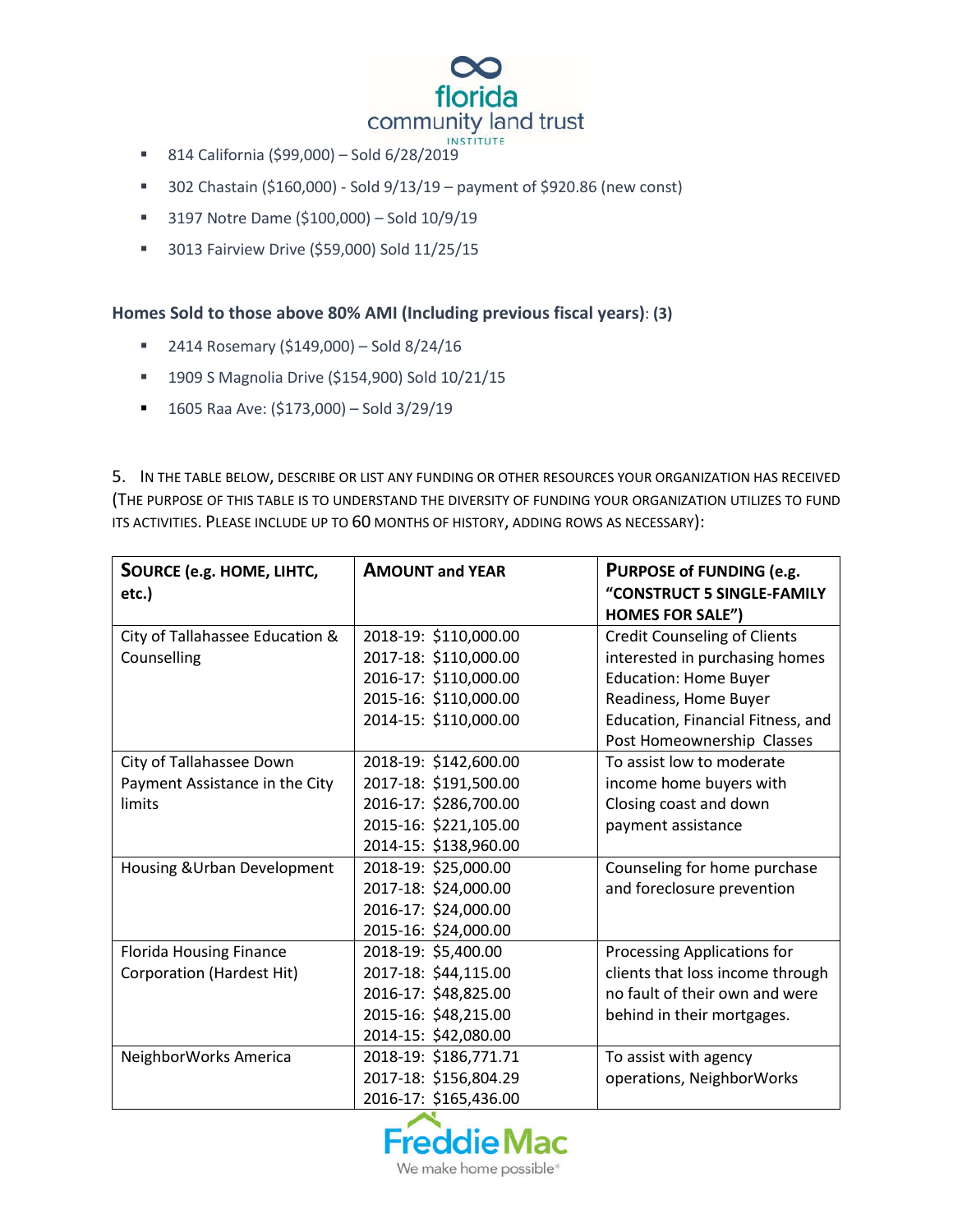

|                                | $IN$ $S$ $I$ $I$ $U$ $I$ $E$<br>2015-16: \$221,500.00 | Week, NTI Training, Community  |
|--------------------------------|-------------------------------------------------------|--------------------------------|
|                                | 2014-15: \$165,325.00                                 | Leadership Institute           |
| NeighborWorks America          | 2018-19: \$75,000.00                                  | Tallahassee Lenders'           |
| Construction                   | 2017-18: \$50,000.00                                  | <b>Consortium Construction</b> |
|                                | 2016-17: \$50,000.00                                  | Projects                       |
|                                | 2015-16: \$25,000.00                                  |                                |
|                                | 2014-15: \$0.00                                       |                                |
| Leon County Down Payment       | 2018-19: \$104,000.00                                 | To assist low to moderate      |
| Assistance in the Leon County  | 2017-18: \$0.00                                       | income home buyers with        |
| Proper                         |                                                       | Closing coast and down         |
|                                |                                                       | payment assistance             |
| City of Tallahassee CHDO Grant | 2018-19: \$157,977.40                                 | For the development of         |
|                                | 2017-18: \$263,308.36                                 | affordable housing.            |
|                                | 2016-17: \$147,703.84                                 |                                |
|                                | 2015-16: \$247,226.61                                 |                                |
|                                | 2014-15: \$0.00                                       |                                |
| HOME (CHDO)                    | \$399,114.00 / 2016                                   | Purchase & Renovate 5 Single   |
|                                |                                                       | Family Homes for               |
|                                |                                                       | Homeownership.                 |
| HOME (CHDO)                    | \$64,490.00 / 2016                                    | Purchase & Renovate 1 Single   |
|                                |                                                       | Family Home for                |
|                                |                                                       | Homeownership.                 |
| HOME (CHDO)                    | \$210,699.60 / 2018                                   | Purchase & Renovate (4) Single |
|                                |                                                       | Family Homes for               |
|                                |                                                       | Homeownership.                 |
| HOME (CHDO)                    | \$147,542.10 / 2018                                   | Purchase & Renovate (or        |
|                                |                                                       | Construct New), (3) Single     |
|                                |                                                       | Family Homes for               |
|                                |                                                       | Homeownership.                 |
| HOME (CHDO)                    | Appx \$156,447.70 / 2019.                             | Purchase & Renovate (or        |
|                                | Additional \$45K to be added to                       | Construct New), (3) Single     |
|                                | contract.                                             | Family Homes for               |
|                                |                                                       | Homeownership.                 |
| NeighborWorks Grant            | \$100,000 / 2015                                      | <b>General Real Estate</b>     |
|                                |                                                       | Development                    |
| NeighborWorks Grant            | \$50,000 / 2017                                       | <b>General Real Estate</b>     |
|                                |                                                       | Development                    |
| NeighborWorks Grant            | \$25,000 / 2017                                       | <b>General Real Estate</b>     |
|                                |                                                       | Development                    |
| NeighborWorks Grant            | \$50,000 / 2018                                       | <b>General Real Estate</b>     |
|                                |                                                       | Development                    |
| NeighborWorks Grant            | \$75,000 / 2019                                       | <b>General Real Estate</b>     |
|                                |                                                       | Development                    |

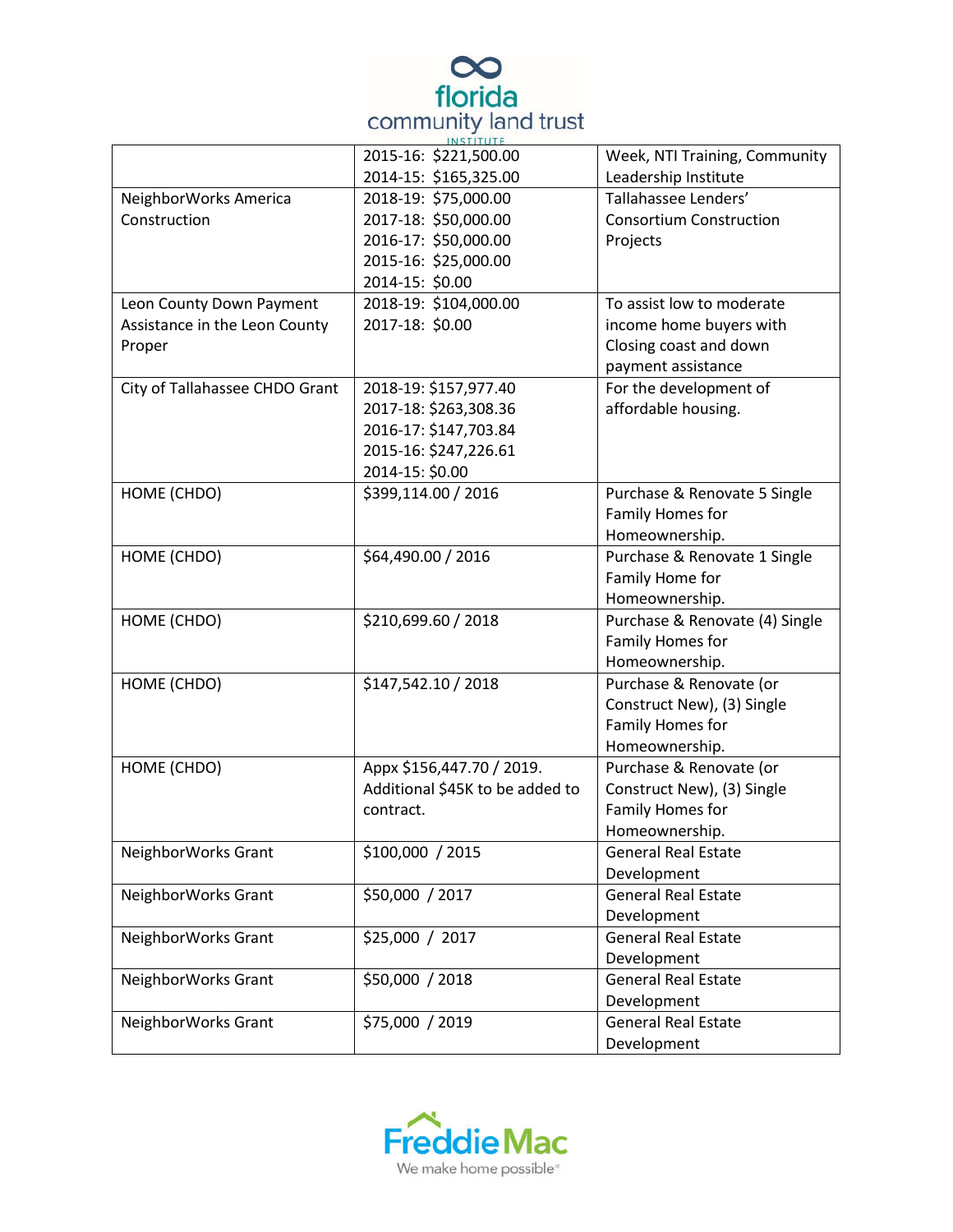

| <b>Rainbow Rehab Donation</b> | \$20,000 / 2017 | <b>Gap Funds for Qualified Single</b> |  |
|-------------------------------|-----------------|---------------------------------------|--|
|                               |                 | <b>Family City funded</b>             |  |
|                               |                 | development.                          |  |

6. LIST ANY TRAININGS RELATED TO AFFORDABLE HOUSING ATTENDED BY YOUR STAFF AND/OR BOARD MEMBERS IN THE PAST 12 OR 24 MONTHS (INCLUDE THE NAMES OF ALL ATTENDEES AND THEIR POSITIONS WITH THE ORGANIZATION)

#### **Board Members**

#### **June 2017 Community Land Trust**

Karlus Henry, President; Greg Lane, Torrey Ford, Secretary; Talethia Edwards, Jack Kane, Treasurer; Jim Bellamy, Curtis Richardson, Brian Baggett, Vice President; Keneaka Grey, Brenda Hawkins

#### **Staff Members**

#### **June 2017 Community Land Trust**

Libby Lane, Executive Director: Len Hardy, Homeownership / Rehab Specialist & Karen Miller, Assistant Executive Director

#### **June 24, 2019 Community Land Trust**

Libby Lane, Executive Director: Len Hardy, Homeownership / Rehab Specialist & Bobby Tedder, Multi Family Specialist

#### **October 10, 2019 Community Land Trust Funding**

Karen Miller, Assistant Executive Director; Len Hardy, Homeownership / Rehab Specialist & Bobby Tedder, Multi Family Specialist

#### NeighborWorks America Community Leadership Institute

Karen Miller, Assistant Executive Director

- Chicago, IL October 2019:
	- 'Making Sense of Your Neighborhood's Economy and How to Improve It'

#### NeighborWorks Training Institute (NTI)

Jalisa Maxwell, Homeownership Specialist

- New Orleans, LA- August 2019
	- 'Using the HOME Program'
- Louisville, KY– August 2018
	- 'Tackling the HUD Counselor Exam Step by Step'
- Philadelphia, PA— August 2017
	- 'Credit Counseling for Maximum Results'
- Minneapolis, MN-May 2017
	- 'Building Skills for Financial Confidence'

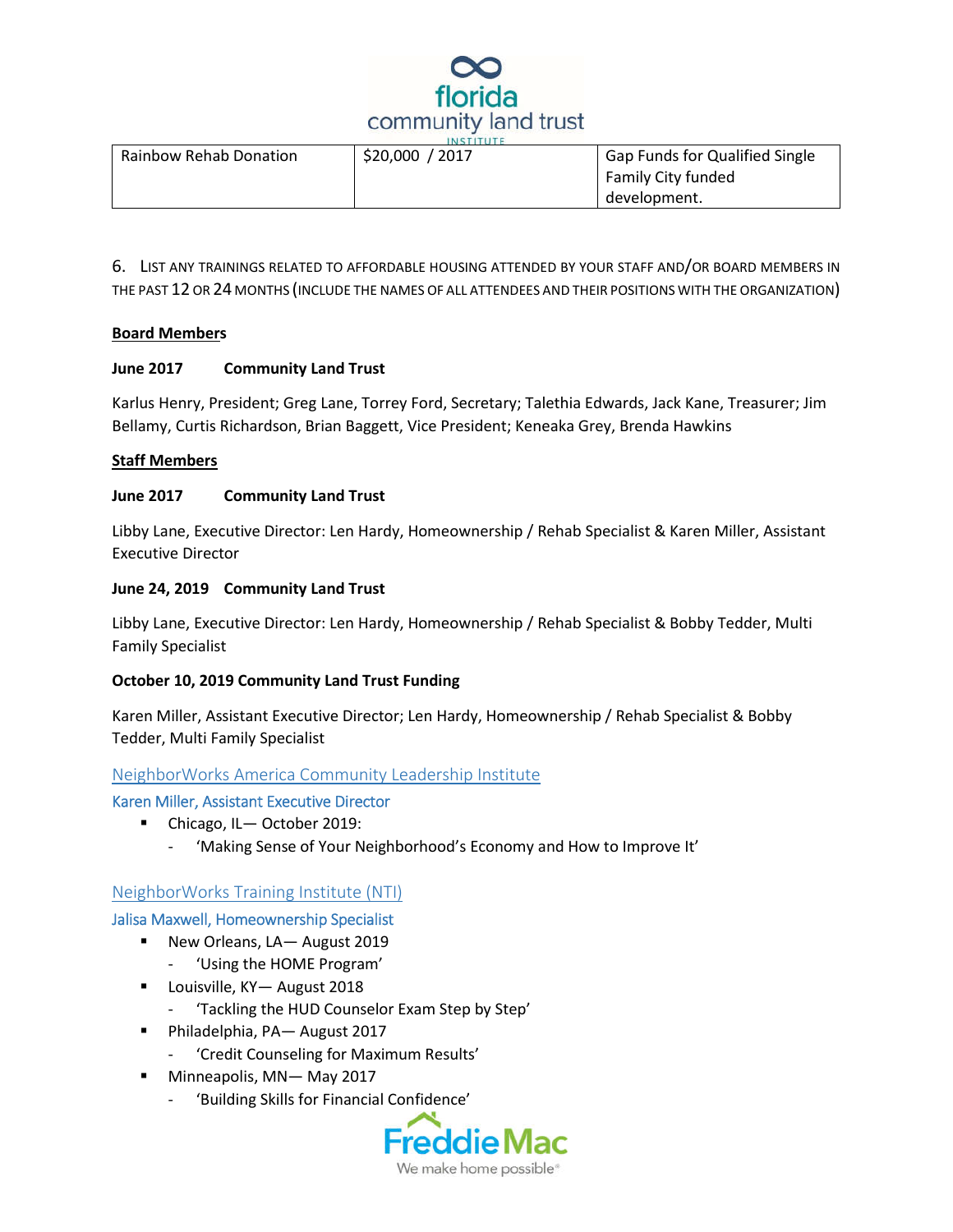

'Delivering Effective Financial Education for Today's Consumer'

#### Len Hardy, Homeownership/Rehab Specialist

- New Orleans, LA– August 2019:
	- 'Tackling the HUD Counselor Exam Step by Step'

#### Lavelle Dorriety, Homeownership Specialist

- Philadelphia, PA— August 2017
	- 'Tackling the HUD Counselor Exam Step by Step'

#### Bobby Tedder, Multi-Family Specialist

- Cleveland, OH— February 2019
	- 'An Overview of Affordable Housing Development
	- 'Real Estate Finance Nuts and Bolts'
	- 'Rental Housing Development Finance'
- New Orleans, LA— August 2019
	- 'Building Multi-Family Housing: Project-Managing the Development Process'
	- 'Building Multi-Family Housing: Project-Managing the Design Process'
	- 'Building Multi-Family Housing: Project-Managing the Construction Process'
- 7. DESCRIBE YOUR ORGANIZATION'S PLANS FOR AFFORDABLE HOUSING DEVELOPMENT OVER THE NEXT 24 MONTHS:

Tallahassee Lenders' Consortium will implement affordable housing projects from both our single-family and multi-family development programs.

Multi-family: Our planned 20-unit development— two phases, 10 units per— will be constructed and operational. It will be located within the Greater Frenchtown/Southside Community Redevelopment Area (CRA), low-income communities targeted by the City for concentrated redevelopment efforts, including neighborhood and housing improvements, with a focus on affordable housing. The project will essentially create a continuum of homeownership by functioning as an incubator to develop creditworthy buyers via TLC's comprehensive array of services.

Single-Family: As the Community Land Trust, we will build detached single-family units—at the agreed upon volume with the City and County— for purchase by low and moderate income individuals and families. We will also continue our thriving Acquisition/Rehab program, whereby we renovate and sell foreclosure properties, homes that suffered extensive fire damage, and others that are abandoned, vandalized, or unoccupied for a great extent of time.

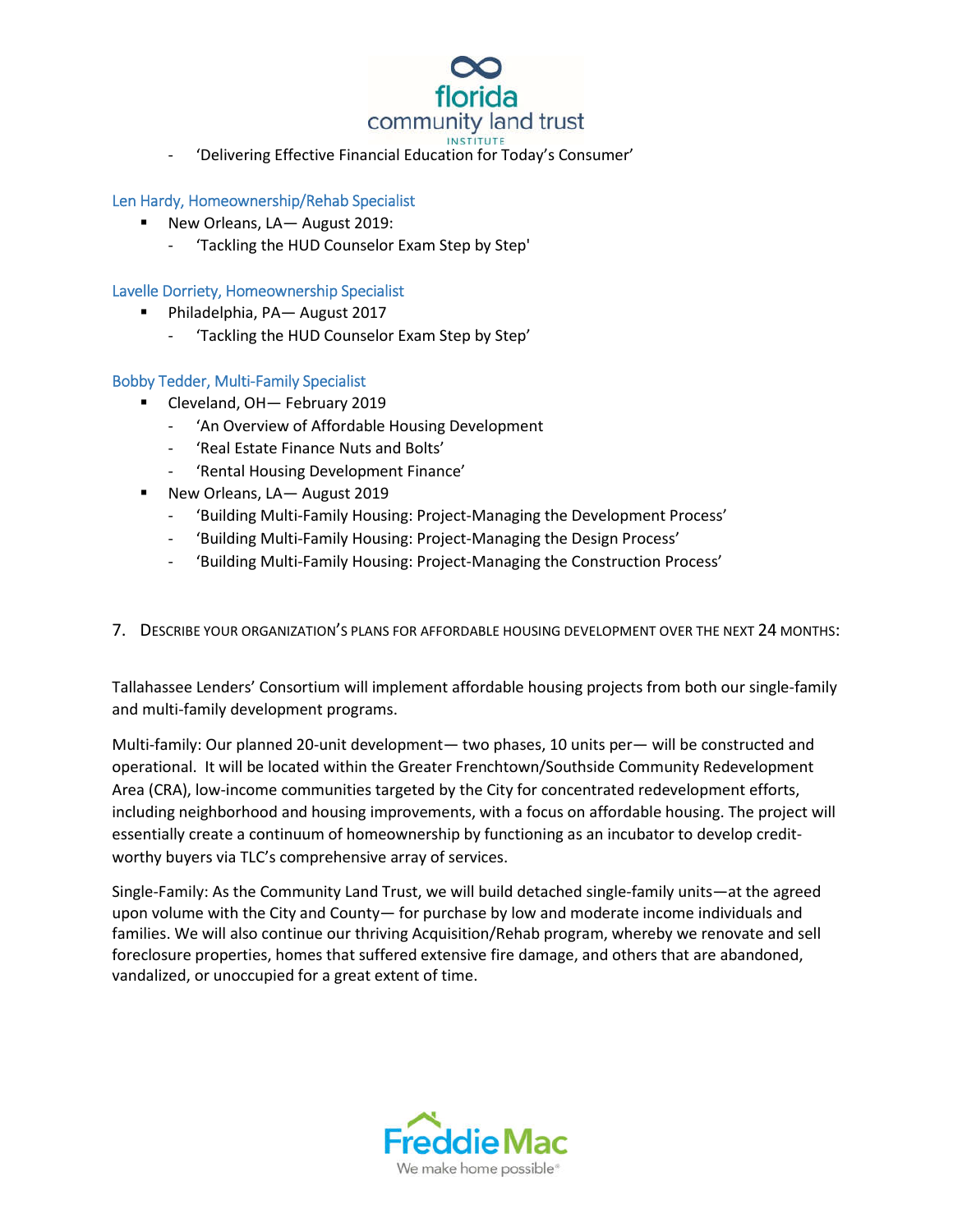

#### 8. DESCRIBE YOUR ORGANIZATION'S STRENGTHS:

- **Local government support**: TLC was named Community Land Trust for the City and County, after a competitive RFP. TLC also exclusively administers the down payment assistance programs for both jurisdictions. Moreover, a City Commissioner sits on our Board of Directors.
- **Solvency**: TLC has remained on solid financial footing, courtesy of sound decision-making by leadership and proactive internal and external auditing practices.
- **Affiliation**: TLC is one of nearly 250 members in the NeighborWorks America network, made up of nonprofit community-based organizations that focus on community revitalization, homeownership and the production of affordable housing. NeighborWorks provides financial support, technical assistance, training, & other resources.
- **Partnerships**: TLC has cultivated relationships with Big Bend Habitat for Humanity, USDA, Escambia Housing Authority, real estate, insurance and security providers, and other agencies who focus on affordable housing issues.
- **Goodwill**: TLC continues to foster goodwill from the communities we serve, via our comprehensive housing services, outreach efforts, and thriving development program.

9. DESCRIBE AREAS IN WHICH YOUR ORGANIZATION NEEDS IMPROVEMENT OR WOULD LIKE TRAINING/TECHNICAL ASSISTANCE:

Tallahassee Lenders' Consortium would like training/technical assistance on the following:

- Applicable innovation and adaptation regarding the establishment and possible modification of ground leases, addenda, etc.
- The facets of a CLT Homeownership deal, including all of the funding situations— from development to sale to the first homebuyer, and then resale to another qualified homebuyer.
- **Equity sharing upon the future sale of the home to the CLT**
- The parameters/possibilities related to the operation of mixed-income/mixed use properties under the CLT.
- The logistics involved in the (possible) conversion of rental multi-family units to salable (but still affordable) homes.

10. EXPLAIN WHY YOU WOULD LIKE TO PARTICIPATE IN THE CLT TRAINING AND CERTIFICATION PROGRAM:

As the newly designated CLT for our City and County, Tallahassee Lenders' Consortium is intent on exceeding industry standards in order to achieve maximum impact in the face of the affordable housing crisis and ever-encroaching gentrification. We believe that inclusion in the CLT Training and Certification Program would provide us with the best avenue to accomplish this objective. Furthermore, our grasp and execution of best practices could greatly be enhanced and thus contribute to the betterment of all parties involved. Finally, from a practical standpoint, being afforded increased access to products/options offered by lending institutions that rely upon the Certification as part of their underwriting procedures would allow us to steadily cultivate and grow our pipeline of aspiring CLT homeowners.

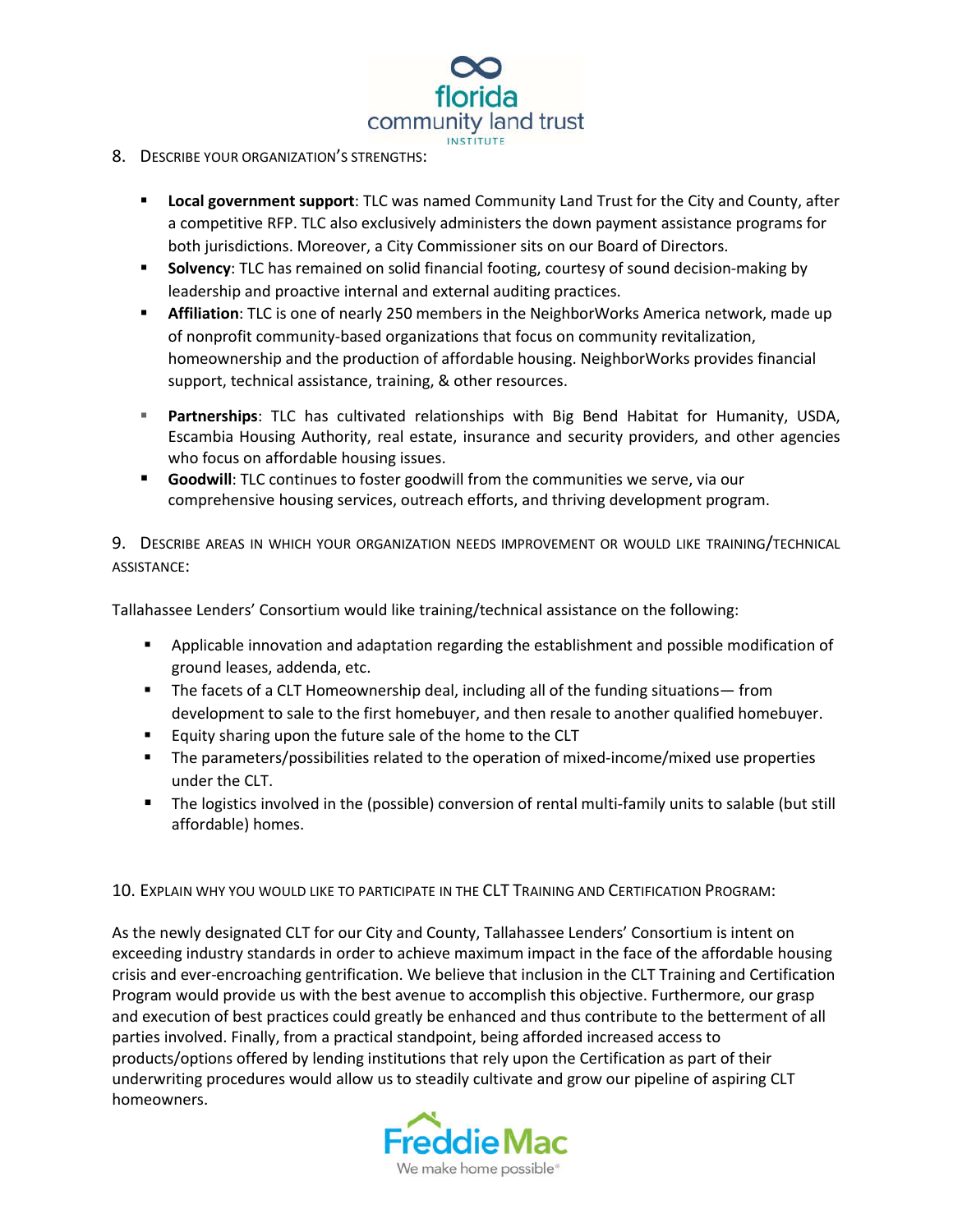

# **ATTACHMENTS**

PLEASE ATTACH THE FOLLOWING DOCUMENTS TO YOUR APPLICATION:

- $\checkmark$  IRS NONPROFIT DETERMINATION LETTER (NOT APPLICABLE FOR LOCAL GOVERNMENT APPLICANTS)
- $\checkmark$  ARTICLES OF INCORPORATION (NOT APPLICABLE FOR LOCAL GOVERNMENT APPLICANTS)
- ORGANIZATIONAL CHART (INCLUDE NAMES OR INDICATE IF A POSITION IS VACANT)
- BOARD ROSTER (NOT APPLICABLE TO LOCAL GOVERNMENT APPLICANTS; INCLUDE OFFICES, EMPLOYER, EXPERTISE OR REASON FOR APPOINTMENT, AND YEARS ON THE BOARD; IDENTIFY VACANT BOARD POSITIONS AND LENGTH OF VACANCY)